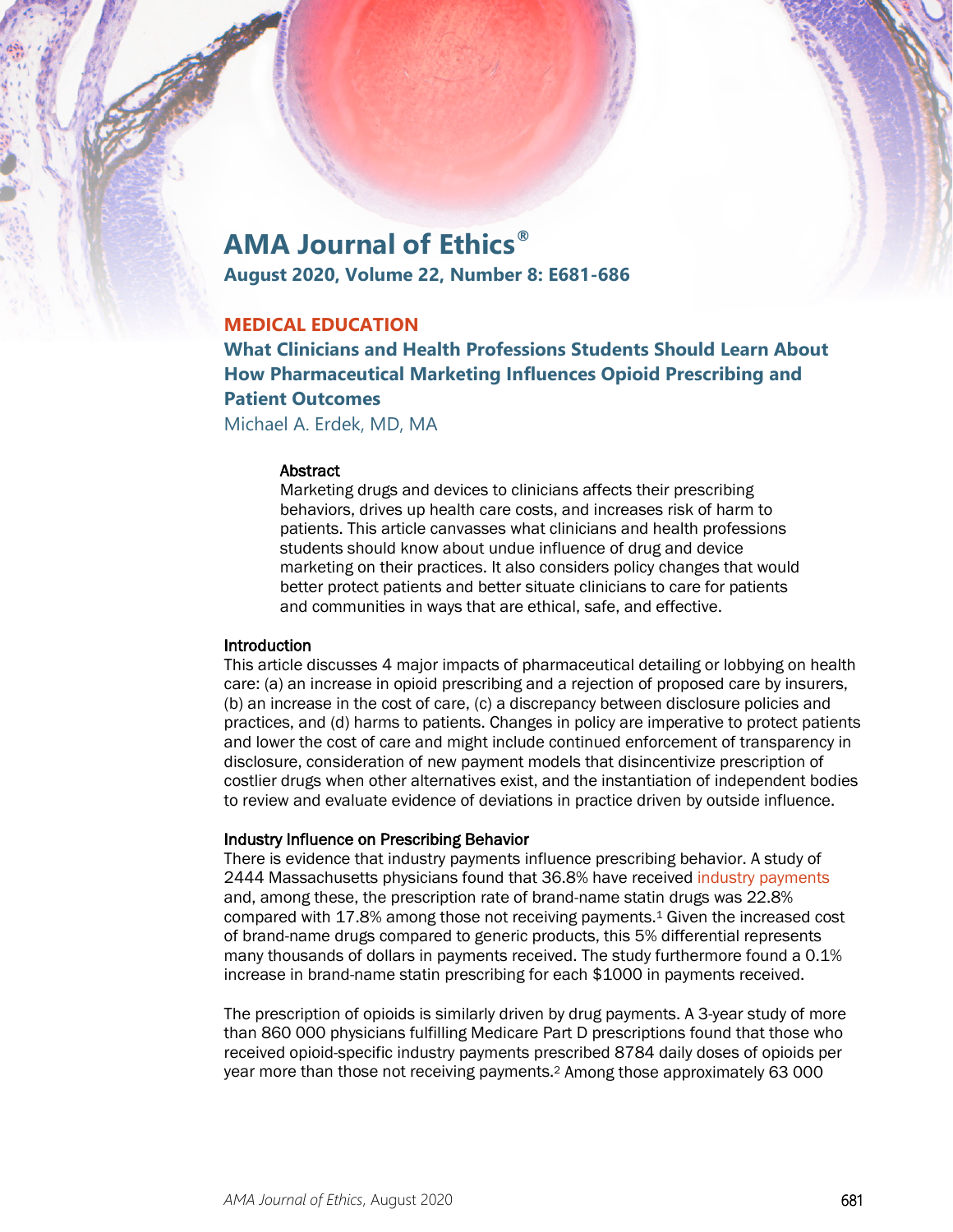physicians who received payments in this study, an additional 50 daily doses of opioid prescribed was attributable to a 1% increase in payment.

Measures to reduce the influence of payments on prescribing practice have been promising. One study examined the effect of detailing policies regulating salesperson gifts and access to physicians on prescribing behavior by comparing the prescribing behavior of approximately 2000 physicians in 19 targeted academic medical centers to that of 25 000 control physicians for a 10-to-36-month period prior to the implementation of a detailing policy and then for 12 to 36 months afterward.3 Institutional implementation of a formal detailing policy resulted in a relative 8.7% decrease (an absolute decrease from 19.3% to 17.63%) in market share of detailed drugs vs a 5.6% relative increase (an absolute increase from 14.2% to 15.06%) in market share of nondetailed drugs. Across the board, it appears that those medical centers that have implemented the strictest policies with concomitant means of enforcement have had the greatest impact on reducing opioid prescribing.4

#### Industry Drives Increased Costs

DeJong and Dudley addressed the concern that financial interests of drug companies are driving up market prices to the point at which significant financial hardship to patients may occur. They described this trend as a "financial toxicity" that "can weigh on them [patients] as much as any symptom":

Pharmaceutical companies… interests may conflict with those of patients.… Drug costs are revenue to manufacturers but out-of-pocket expenses to most patients, many of whom are increasingly struggling to afford their care.… Cost-related medication nonadherence … is likely to worsen as the market share of health plans with large deductibles increases.4

Chen and Vargas-Bustamante similarly speak of the existence of a fundamental conflict between the [cost-effectiveness criteria](https://journalofethics.ama-assn.org/article/does-incorporating-cost-effectiveness-analysis-prescribing-decisions-promote-drug-access-equity/2019-08) used by public and private insurers in patient treatment and the financial profit goals valued by both pharmaceutical and medical device companies.5 Although there has been a large increase in prescriptions of both branded and generic opioids, $6$  it is the detailing of branded drugs that has largely driven cost increases.

#### Guideline Influence and Disclosure Agreement

The Sunshine Act was implemented in 2013 in the United States and requires that all transfers of monetary value to physicians and teaching hospitals in excess of \$10 be disclosed by US drug and device manufacturers.7 The American College of Cardiology (ACC) and the American Heart Association (AHA) have published a set of clear guidelines8 to help physicians maintain appropriate ethical relationships in the context of their dealings with industry. The guidelines specifically state that, because clinical practice directives affect a large portion of the population, no relevant financial relationships with industry are permissible among committee members writing the guidelines.

One investigation showed that overall agreement regarding disclosures over a 4-year period was poor between pharmaceutical companies and the authors of the ACC and AHA guidelines, with companies failing to match author disclosures at a rate of 71.6% and authors failing to match company disclosures at a rate of 54.7%.9 However, the study authors conceded it was unclear whether this lack of agreement was due to failure of disclosure or errors in reporting.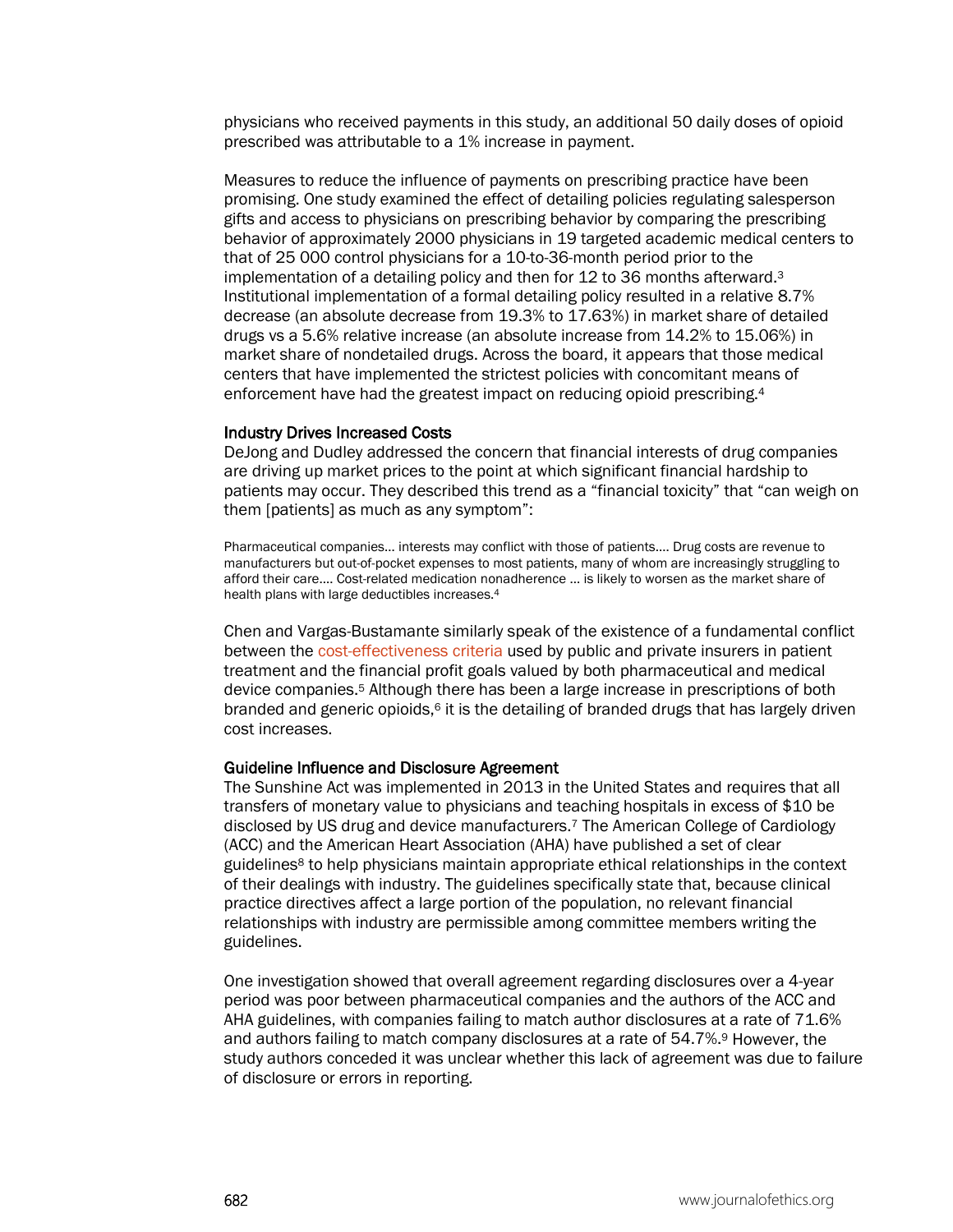Another investigation examined 125 National Comprehensive Cancer Network guideline authors and found that 86% reported at least one significant financial conflict of interest, with 84% of guideline authors receiving general payments averaging slightly in excess of \$10 000.7 Thirty-nine percent of all authors accepted general payments in the absence of research payments.7 Such research payments—received by 47% of authors and averaging approximately \$236 000— although ostensibly serving the function of advancing both science and patient care, are not completely without concern:

While these [research] payments support investigation and are often paid to the physician's institution, physicians accrue other, indirect benefits by procuring outside research funding. Therefore, research payments as well as general payments have the potential to create conflicts of interest.<sup>7</sup>

#### Detailing and Patient Harm

Recent studies have demonstrated an association not only between [pharmaceutical](https://journalofethics.ama-assn.org/article/how-fda-failures-contributed-opioid-crisis/2020-08)  [marketing](https://journalofethics.ama-assn.org/article/how-fda-failures-contributed-opioid-crisis/2020-08) and increase in prescriptions, but also between marketing and patient harm. A 21/2-year survey found that 434 754 payments of nearly \$40 million in nonresearch opioid marketing were made to 67 507 US physicians between 2013 and 2015.10 Opioid overdose mortality was associated with marketing, with the strongest mediating effects of marketing based on the number of physicians receiving payments rather than the dollars per capita spent.10

The pharmaceutical industry reportedly spends some \$19 billion per year "establishing and maintaining" relationships with physicians, one consequence of which might be the promotion of certain drugs with lower therapeutic potential compared to those that might be more cost-effective.5 Although some have claimed that randomized controlled trials (RCTs) are necessary to demonstrate harm as a function of physician-industry relationships, Goldberg argues, based on the precautionary principle, that a large amount of uncertainty about the causal relationship between an intervention and its effect does not invalidate justification for public health measures intended to protect patients from harm.11 Justifying the need for measures designed to protect the public health from damaging agents, Goldberg states: "If the justification for intervening in the name of public health rests on the production of causal evidence via RCTs, the vast majority of public health actions past and present are unjustified."11

Traditional [evidence-based practice](https://journalofethics.ama-assn.org/article/evidence-based-medicine-short-history-modern-medical-movement/2013-01) of medicine is predicated upon providing benefit to the highest number of patients while simultaneously maintaining the lowest risk. The benefit-risk ratio is maximized by treating patients with the worst symptoms and highest risk from a disease and thus with the most to gain from a drug or intervention and the least to lose by adverse reactions. Brody and Light examined the inverse benefit law, which states that "the ratio of benefits to harms among patients taking new drugs tends to vary inversely with how extensively the drugs are marketed."<sup>12</sup> Because new drugs are only recommended for a small subpopulation above the evidence-based threshold (the area to the right of the vertical line X in the Figure), the marketing strategies of drug companies attempt to increase the number of people for whom the drug is recommended (the area to the right of the vertical line Y in the Figure). The result of this leftward shift of the vertical line in the Figure is to simultaneously increase a drug's market share and create a larger population at risk of adverse drug reactions to the right of the vertical line by raising the number needed to treat for one patient to benefit from a given drug or intervention.12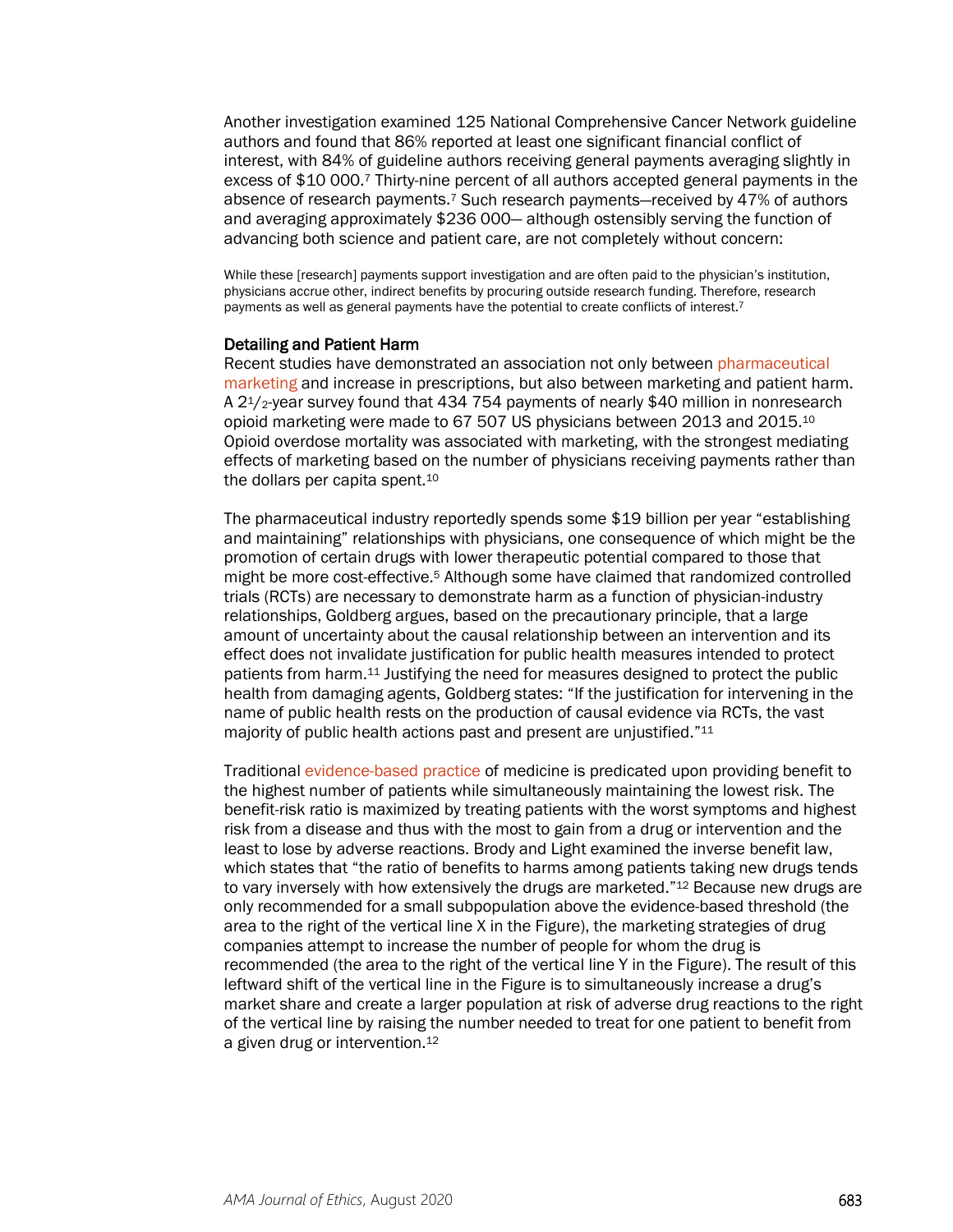#### Figure. Distribution of Disease or Risk Factors Within a Population



Note. X indicates an evidence-based threshold for beginning drug therapy (portion of population eligible to receive a drug indicated by area under the curve to the right of X). Y indicates an industry-marketing-based threshold for beginning drug therapy (portion of population eligible to receive a drug indicated by area under the curve to the right of Y). The "left shift" from X to Y reduces overall drug efficacy by administering the drug to patients at lower risk or with less severe symptoms, thereby raising the number needed to treat, and exposes many more people to the risk of adverse drug reactions.

Source: Brody H, Light D. The inverse benefit law: how drug marketing undermines patient safety and public health. *Am J Public Health*. 2011;101(3):399-404.12 Reprinted by permission of the American Public Health Association.

#### Need for Policy Change

There are several interventions that might serve to change physicians' prescribing behaviors and provide an increased margin of safety and cost control for patients at risk. Practices such as full transparency in disclosure of physician-industry relationships, measures aimed to disincentivize prescription of costly brand-name drugs when generic equivalents are equally effective, and the creation of independent bodies to review and adjudicate conflicts of interest would all serve to alleviate some of the difficulties described above. The institution of mandatory-access prescription drug monitoring programs (PDMPs), or electronic database registries using both physician and pharmacy data to track controlled-substance prescriptions, has been found to be significantly negatively associated with receipt of opioid-related payments to physicians.2 DeJong and Dudley have also suggested the need for separate groups without conflicts of interest to provide product education in an effort to increase transparency.4

Other solutions that have been proposed include a Centers for Medicare and Medicaid Services (CMS) "one-stop shop" website with complete clinician-industry relationship information,13 "coordinated cases" whereby insurers develop formulary lists with reasonable copayments after negotiation with the pharmaceutical industry,<sup>5</sup> an increase [in regulations](https://journalofethics.ama-assn.org/article/fighting-prescription-drug-abuse-federal-and-state-law/2013-05) to limit industry advertisement,<sup>5</sup> restriction of guideline writing to groups demonstrably free of industry influence,12 and setting up clinical trials independently funded and designed with a primary emphasis on safety and efficacy.12

#### **Conclusions**

Relationships between physicians and industry present a delicate and often difficult dilemma. Supporters argue for the educational value of such relationships to physicians and, for those engaged in research, important funding to carry out studies. The associated effect of these relationships, however, is often problematic. Undue influence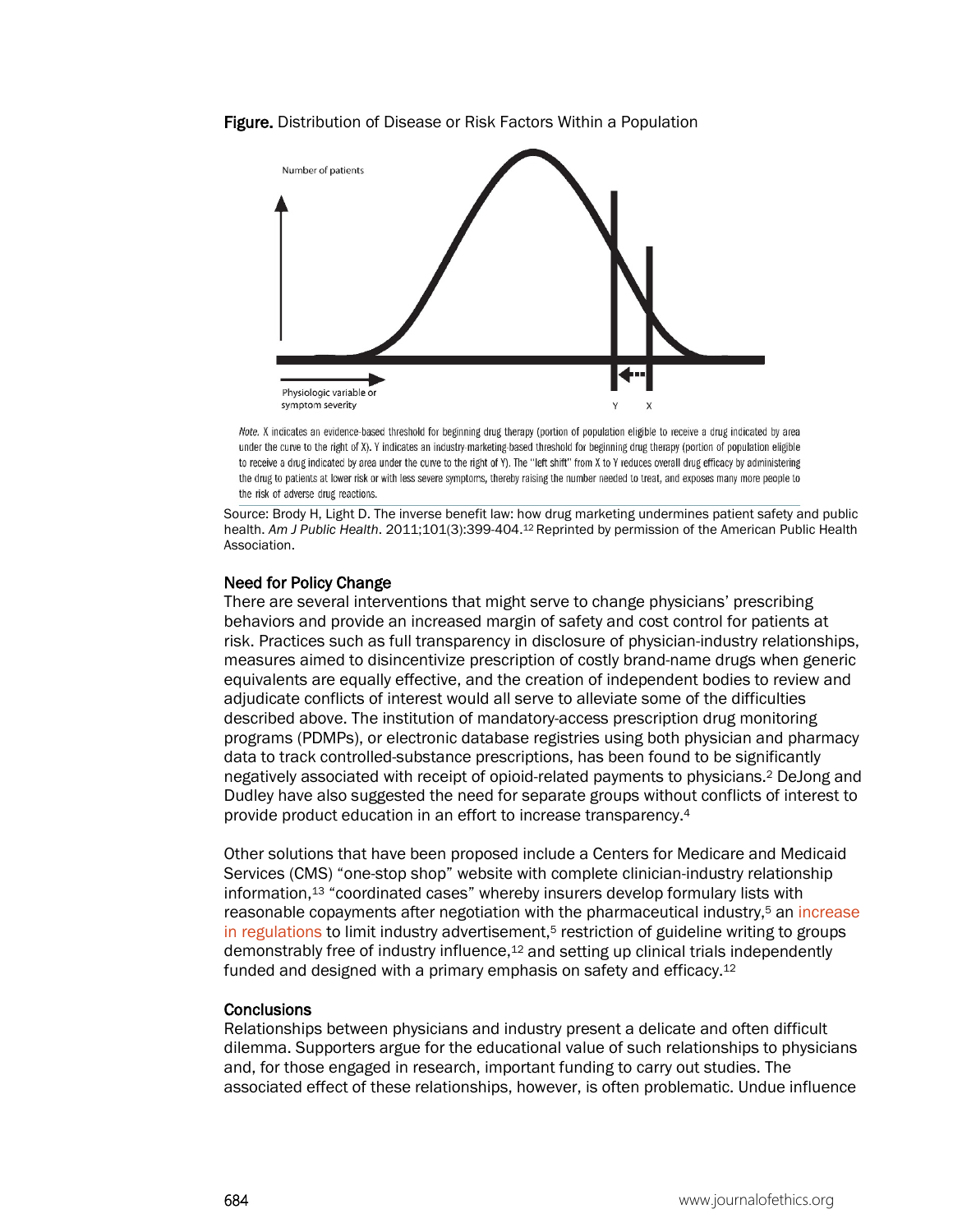on prescribing behavior with a concomitant increase in costs has been demonstrated. Particular attention needs to be paid to these relationships—particularly in the case of clinical practice guideline committee writing members—due to their wide-ranging downstream effects. There exists a need for stronger, enforceable guidelines and restrictions to prevent the harmful effects on patients that might ultimately result when these relationships are not well defined and limited.

## References

- 1. Yeh JS, Franklin JM, Avorn J, Landon J, Kesselheim AS. Association of industry payments to physicians with the prescribing of brand-name statins in Massachusetts. *JAMA Intern Med*. 2016;176(6):763-768.
- 2. Nguyen TD, Bradford WD, Simon KI. Pharmaceutical payments to physicians may increase prescribing for opioids. *Addiction*. 2019;114(6):1051-1059.
- 3. Larkin I, Ang D, Steinhart J, et al. Association between academic medical center pharmaceutical detailing policies and physician prescribing. *JAMA*. 2017;317(17):1785-1795.
- 4. DeJong C, Dudley RA. Reconsidering physician-pharmaceutical industry relationships. *JAMA*. 2017;317(17):1772-1773.
- 5. Chen J, Vargas-Bustamante A. Treatment compliance under physician-industry relationship: a framework of health-care coordination in the USA. *Int J Qual Health Care*. 2013;25(3):340-347.
- 6. Guy GP Jr, Zhang K, Bohm MK, et al. Vital signs: changes in opioid prescribing in the United States, 2006-2015. *MMWR Morb Mortal Wkly Rep*. 2017;66(26):697-704.
- 7. Mitchell AP, Basch EM, Dusetzina SB. Financial relationships with industry among national comprehensive cancer center network guideline authors. *JAMA Oncol*. 2016;2(12):1628-1631.
- 8. Jacobs AK, Anderson JL, Halperin JL. The evolution and future of ACC/AHA clinical practice guidelines: a 30-year journey. *Circulation*. 2014;130(14):1208- 1217.
- 9. Alhamoud HA, Dudum R, Young HA, Choi BG. Author self-disclosure compared with pharmaceutical company reporting of physician payments. *Am J Med*. 2016;129(1):59-63.
- 10. Hadland SE, Rivera-Aguirre A, Marshall BDL, Cerdá M. Association of pharmaceutical industry marketing of opioid products with mortality from opioidrelated overdoses. *JAMA Netw Open*. 2019;2(1):e186007.
- 11. Goldberg D. On physician-industry relationships and unreasonable standards of proof for harm: a population-level bioethics approach. *Kennedy Inst Ethics J*. 2016;26(2):173-194.
- 12. Brody H, Light DW. The inverse benefit law: how drug marketing undermines patient safety and public health. *Am J Public Health*. 2011;101(3):399-404.

Michael A. Erdek, MD, MA is an associate professor in the Division of Pain Medicine, Department of Anesthesiology and Critical Care Medicine, at the Johns Hopkins University School of Medicine in Baltimore, Maryland. He is also an associate professor at the Johns Hopkins Berman Institute of Bioethics. His clinical efforts focus on interventional pain medicine and cancer pain medicine, and his bioethics interests involve ethical health care resource utilization and the safe, appropriate, and socially responsible treatment of pain.